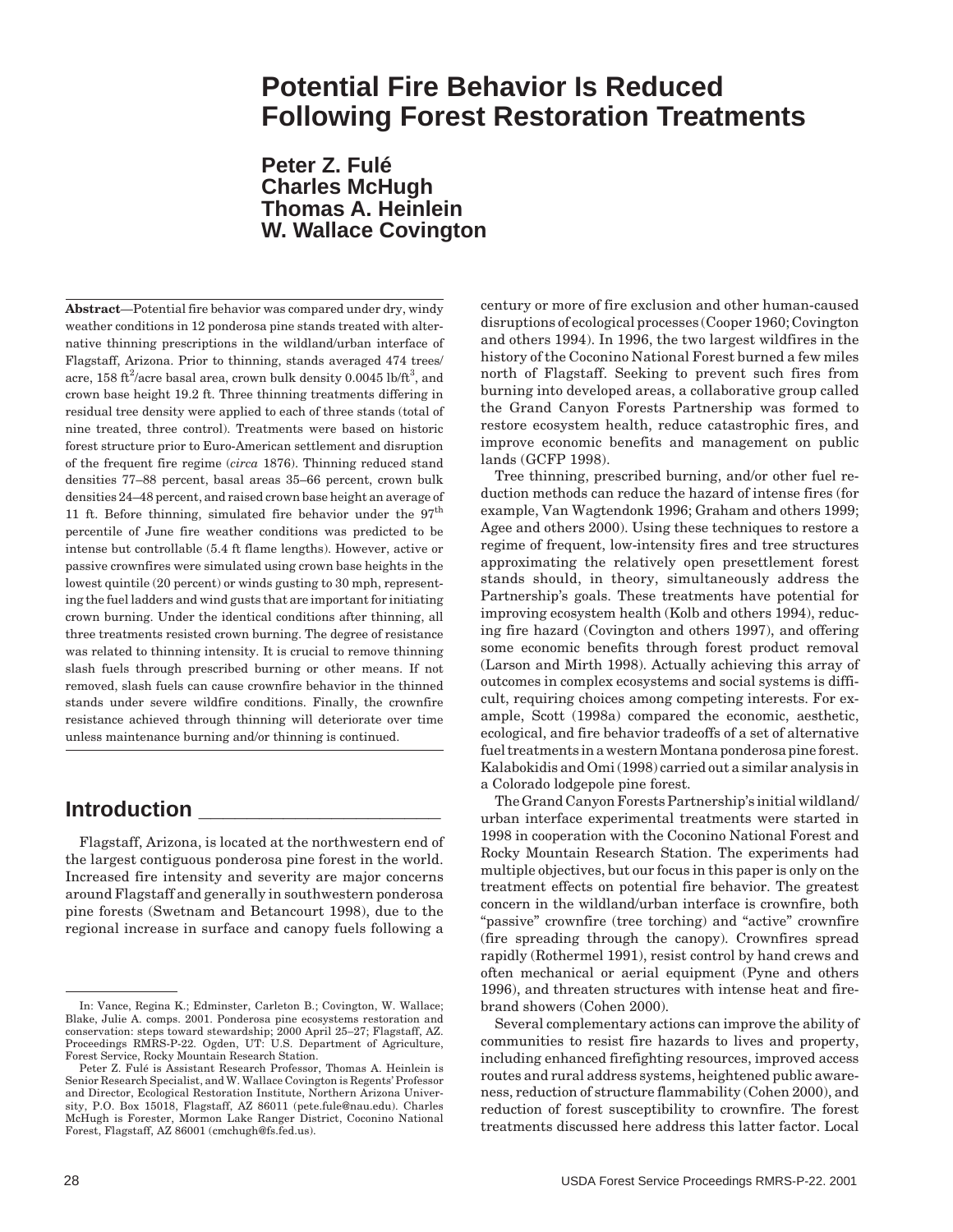initiatives are under way to enhance other fire-resistance factors in the Flagstaff wildland/urban interface.

Until recently, fire behavior modeling tools such as BE-HAVE (Andrews 1986) simulated only surface fire behavior. New tools such as FARSITE (Finney 1998) and Nexus (Scott 1999) have greatly increased the ease with which many aspects of crownfire behavior can be modeled and compared. It is important not to attach too much specificity to crownfire behavior predictions: the fundamental reason that crownfire modeling has advanced slowly is that crownfires are rare and occur in extraordinarily complex weather and fuel environments (Rothermel 1991). With caveats, however, simulations provide useful insights into the relative differences between treatments and the relative sensitivity of crownfire behavior to different variables.

From previous simulations with FARSITE and Nexus, as well as from literature results (Van Wagtendonk 1996; Scott 1998a,b), we recognized that simulations often resulted in outputs that appeared contrary to actual wildfire experience. In particular, simulated fires using our fuel and weather conditions proved nearly impossible to crown using realistic data, even though real fires had crowned under similar or even less severe conditions. One possible solution was to manipulate model output with adjustment factors. However, this method is unsatisfactory for modelers and their audiences, who would prefer to use wellsupported numbers.

We tried a different approach. Both with weather and fuel data, we reasoned that "average" conditions were a misrepresentation of the real forest situation. For instance, to cross the threshold into tree torching, surface flame lengths must preheat the branches and leaves close to the bottom of the crown. Achieving this transition in simulations has been difficult because the average crown base height is often a relatively high value (15–30 ft). The fuel ladders, surface fuel jackpots, and wind gusts that facilitate the transition to the crown in real fires are not accounted for when uniform averages are used.

Taking the variability of the data into account could help simulate more realistic fire behavior, but which fraction of the variability is important? A single low crown is probably insufficient to initiate a crownfire, but crownfires can start and be sustained in strong winds even with much less than 50 percent of the stand in a crownfire-susceptible condition. We chose to rank the data by quintiles—20 percent groups and compare fire behavior and treatment effects on both the stand averages and the susceptible quintiles, suggesting that the fire behavior in the vulnerable quintiles may be important in triggering intense fires.

## **Methods \_\_\_\_\_\_\_\_\_\_\_\_\_\_\_\_\_\_\_\_\_\_\_**

#### **Treatments**

The Grand Canyon Forests Partnership chose to compare three treatments differing in residual tree density. All treatments were based on the presettlement pattern of tree structure as inferred from: (1) living trees of presettlement origin, characterized by larger size and yellowed bark (White 1985; Covington and Moore 1994), and (2) remnant material from snags, logs, and stumps of presettlement origin, which

were well-conserved in the dry environment in the absence of fire (Dieterich 1980; Fulé and others 1997; Covington and others 1997; Mast and others 1999). All living presettlement trees were retained. In addition, wherever evidence of remnant presettlement material was encountered, several of the largest postsettlement trees within 30 ft were retained as replacements. If suitable trees were not found within 30 ft, the search radius was extended to 60 ft. The three thinning treatments each had a different replacement tree density:

- 1.5-3 replacements: replace each remnant with 1.5 trees (in other words, 3 replacements per every 2 remnants) if the replacements were 16 inches d.b.h. or larger, otherwise replace each remnant with 3 trees. Because relatively few greater than 16 inches postsettlement trees were encountered in any of the sites, all the thinning treatments tended to retain the higher number of replacement. The 1.5-3 treatment, called "full restoration," reduced tree density most closely to presettlement levels.
- 2-4 replacements: replace remnants with 2 trees greater than 16 inches d.b.h., otherwise 4 trees.
- 3-6 replacements: replace remnants with 3 trees greater than 16 inches d.b.h., otherwise 6 trees.
- Control treatment: no thinning, no burning.

#### **Study Sites**

The treatments were tested on three experimental blocks in or adjacent to the Fort Valley Experimental Forest, approximately 15 km NW of Flagstaff, Arizona (fig. 1). Each block contained a 35-acre replicate of each of the three thinning levels and a control. The study area is at 7,400 ft elevation with gentle topography and a cool, subhumid climate (Avery and others 1976). Mean annual precipitation is 57 cm, with approximately half occurring as snow. The remainder occurs as summer monsoonal rains following the spring/early summer drought. Soils are of volcanic origin, a fine montmorillonitic complex of frigid Typic Argiboroll and Mollic Eutroboralf (Mast and others 1999). Experimental



**Figure 1**—Prescribed burning in Fort Valley treatment area, May 12, 2000.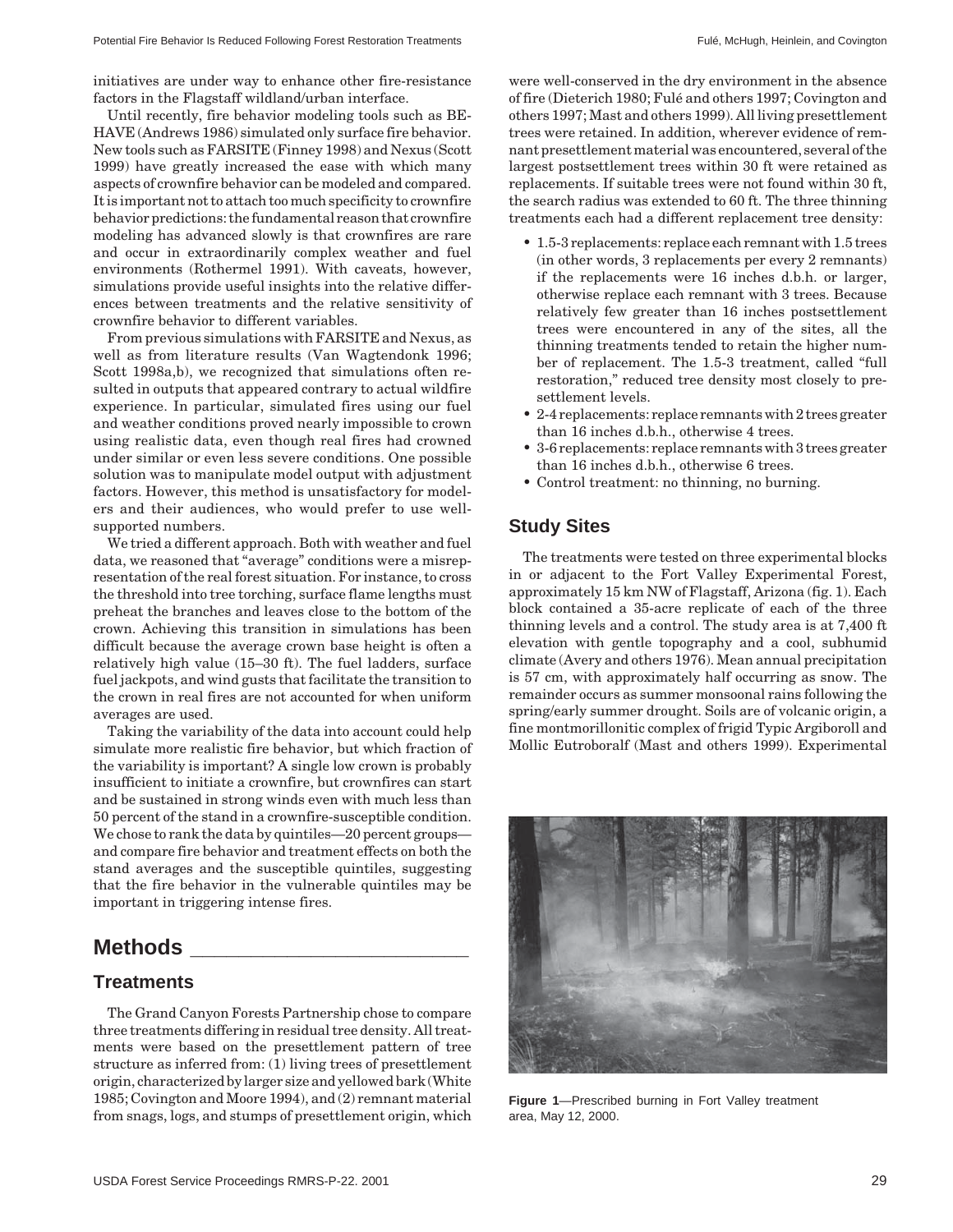blocks were laid out in cooperation with Forest Service staff, subject to constraints of other experimental studies and wildlife habitat. As a result, the treatment units in experimental blocks 1 and 2 could not be contiguous. All treatments were randomly assigned.

The timing and method of treatment differed in the experimental blocks due to economic constraints, primarily the very low value of the material removed, and to the Partnership's intention to make the site available to different operators. Thinning of the blocks began in November 1998 and was completed in September 1999. Blocks 1 and 2 were thinned with a mechanical feller and limbed at the tree, resulting in broadcast slash fuels. Block 3 was thinned in a whole-tree harvesting operation, resulting in slash piles. Piles in block 3 were burned in February 2000. All blocks were scheduled for broadcast burning in the spring or fall 2000.

#### **Measurements**

Twenty experimental block (EB) plots were established on a 60-m grid in each of the 12 units. Plot centers were permanently marked with iron stakes at ground level and slope and aspect were recorded. Overstory trees over breast height (bh, 4.5 ft) were measured on a 0.1 acre (37 ft radius) circular fixed-area plot. Species, condition (1-living, 2-declining, 3-recent snag, 4-loose bark snag, 5-clean snag, 6 snag broken above bh, 7-snag broken below bh, 8-downed, 9 cut stump), and d.b.h., were recorded for all live and dead trees over breast height, as well as for stumps and downed trees that surpassed breast height while alive. Tree heights and average crown base height per plot were measured. Trees below breast height and shrubs were tallied by condition class and by three height classes (0–15.7, 15.8–31.5, and 31.6–54 inches) on a nested 0.025 acre (18.5 ft radius) subplot. Shrubs over breast height were also measured. Herbaceous plants and canopy cover (vertical projection) were measured along a 164-ft line transect oriented up- and down-slope. Point intercept measurements were recorded every 11.8 inches along each transect. Dead woody biomass and forest floor material were measured on a 50 ft planar transect in a random direction from each plot center. Fuels were measured by diameter/moisture timelag classes (1H timelag =  $0-0.25$  inch diameter,  $10H = 0.25-1$  inch,  $100H =$ 1–3 inches,  $1000H = over 3$  inches, sound (S) and rotten  $(R)$ categories). Woody debris biomass was calculated using procedures in Brown (1974) and Sackett (1980). Forest floor depth measurements were converted to loading (Mg/ha) using equations from Ffolliott and others (1976). Plots were originally measured from August through November 1998. After thinning, preburn fuels were measured on the same transects in October 1999.

### **Modeling**

Fire behavior was modeled with the Nexus Fire Behavior and Hazard Assessment System (Scott and Reinhardt 1999). As described by Scott (1998a, 1999), Nexus integrates models of surface fire behavior (Rothermel 1972) with crown fire transition (Van Wagner 1977) and crown fire spread (Rothermel 1991). Nexus is similar to the landscape fire behavior modeling program FARSITE (Finney 1998) in that both link the same set of surface and crownfire models. However, Nexus is better suited for comparing fire hazards under alternative conditions because environmental and fuel factors are kept constant for each simulation, rather than changing continuously with time and location, as in FARSITE.

Custom fire behavior fuel models were developed and tested with the NEWMDL and TSTMDL modules of BE-HAVE (Andrews 1986). Pretreatment fuel models were modified from the standard fire behavior fuel model 9, "hardwood litter" (Anderson 1982). Postthinning fuel models were modified from standard model 11, "light slash." Future fuels, after thinning and burning, are likely to have reduced woody fuel loads and increased herbaceous fuels. A hypothetical future fuel model was developed by modifying standard model 2, "timber (grass and understory)." The predicted future herbaceous fuel load was 200 lbs/acre, based on a basal area/herbaceous production relationship developed in northern Arizona (Brown and others 1974).

Crown fuels were estimated with locally developed allometric equations for ponderosa pine shown in table 1. Crown volume was estimated using averages of maximum tree height (top of the canopy) and crown base height (bottom of the canopy). Crown bulk density was calculated as crown biomass divided by crown volume. This procedure is straightforward and appears to adequately represent the canopy fuels actually available in a ponderosa pine crown fire. Alternative methods of crown fuel estimation can lead to substantially different numerical values, so density values in different studies may not be directly comparable. The situation is further complicated by the relatively high sensitivity of crownfire behavior modeling to canopy bulk density.

Fire weather extremes representing the  $90^{th}$  and  $97^{th}$ percentiles of low fuel moisture, high winds, and high temperature were calculated from 30 years of data on the Coconino National Forest using the FireFamily Plus program (Bradshaw and Brittain 1999). Weather values were calculated for the entire fire season (April 23 to October 16) as well as for June, historically the month with the most severe fire weather (table 2). Fire behavior information from the two largest wildfires on the Coconino, the 1996 Horseshoe (May) and Hochderffer (June) fires, was used to estimate wind gusts during periods of extreme fire behavior

**Table 1—**Allometric equations for ponderosa pine foliage and fine branches.

| Variable                                                    | <b>Equation</b>                                                                                                                                                   | $R^2$                |
|-------------------------------------------------------------|-------------------------------------------------------------------------------------------------------------------------------------------------------------------|----------------------|
| Total foliage<br>Needle-bearing twigs<br>0-0.63 cm branches | $ln(biomass, kq) = -3.9274 + 1.9654 ln(d.b.h., cm)$<br>$ln(biomass, kq) = -4.5478 + 1.7352 ln(d.b.h., cm)$<br>$ln(biomass, kq) = -4.3268 + 1.4172 ln(d.b.h., cm)$ | 0.96<br>0.85<br>0.57 |
|                                                             |                                                                                                                                                                   |                      |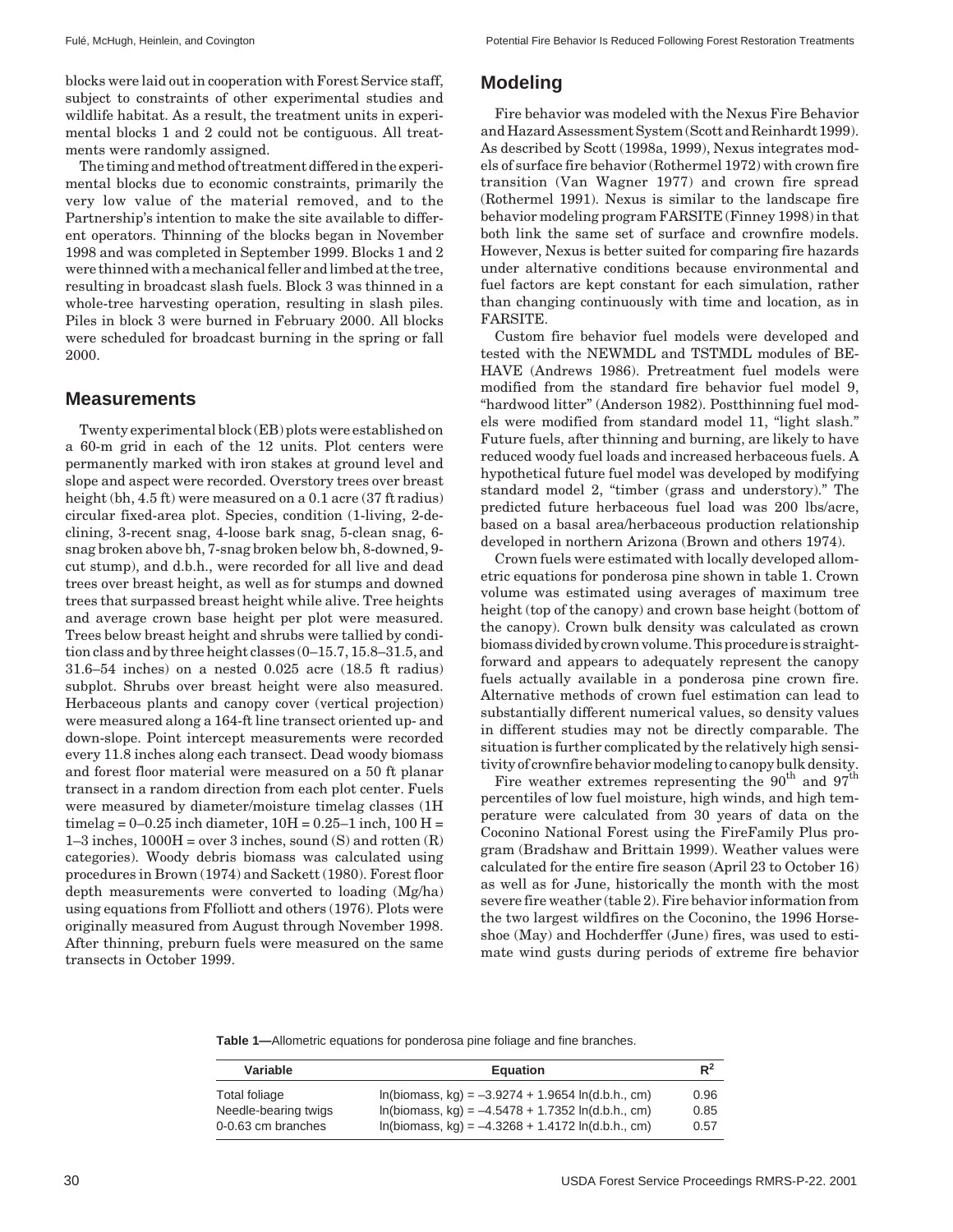**Table 2**—Fuel moisture, wind, and temperature for the Coconino National Forest, 1970–1999. The 90<sup>th</sup> and 97<sup>th</sup> percentiles are shown for the entire fire season (April 23 to October 16) and for the month of June.

|                          |                             | Fire season                 | June                        |                             |  |
|--------------------------|-----------------------------|-----------------------------|-----------------------------|-----------------------------|--|
| Variable                 | 90 <sup>th</sup> percentile | 97 <sup>th</sup> percentile | 90 <sup>th</sup> percentile | 97 <sup>th</sup> percentile |  |
| 1 H moisture (percent)   | 3.2                         | 3.0                         | 2.3                         | 2.2                         |  |
| 10 H moisture (percent)  | 4.4                         | 4.0                         | 3.0                         | 3.0                         |  |
| 100 H moisture (percent) | 7.2                         | 6.5                         | 5.0                         | 4.7                         |  |
| Wind speed (mph)         | 17.7                        | 22.4                        | 20.0                        | 25                          |  |
| Temperature (°F)         | 82                          | 82                          | 89                          | 89                          |  |

(McCoy 1996). Wind gusts to 40 mph and sustained winds of 30 mph were observed on these fires. The 30-year fire weather record also shows that winds of 30 mph or more were recorded in the 1,300 hours observation on approximately 1 percent of June days.

# **Results \_\_\_\_\_\_\_\_\_\_\_\_\_\_\_\_\_\_\_\_\_\_\_\_**

Prior to treatment, forest structural conditions were similar across the study sites (table 3). Basal area ranged from 148.5 to 167.7 ft<sup>2</sup>/acre, while tree density was more variable (386.7 to 603.9 trees/acre). Average stand heights were within 7 ft of each other across the sites (67.2 to 73.9 ft) and average crown base heights were within approximately 4 ft (17.4 to 21.5 ft). Crown bulk density values averaged 0.064 to 0.083 kg/m<sup>3</sup>, similar to values reported by Scott (1998a) in a Montana ponderosa forest. Thinning reduced tree density and biomass most strongly in the full restoration (1.5-3) treatment and least in the 3-6 treatment, as expected. Postthinning densities ranged from 56.8 to 98.3 trees/acre, an average reduction of over 396 trees/acre (77 percent to 88 percent of trees removed). Because the largest trees were retained, however, basal area and crown biomass decreased by much smaller proportions. Postthinning basal area ranged from 44 percent to 65 percent of pretreatment values. Thinning reduced crown bulk density to 52 percent to 76 percent of pretreatment values. Crown base height was raised an average of 11 ft and the lowest quintile (20 percent) of crown base height was raised an average of 10.6 ft from 8.5 ft before thinning to 19.1 ft after thinning. Pretreatment surface fuels averaged 25.4 tons/acre, but the quintile (20 percent) of plots with the heaviest loading of less than 1000H fuels averaged 38.2 tons/acre (table 4). Postthinning fuels were surprisingly similar between the broadcast slash blocks (11 tons/acre of less than 1000H fuels) and the whole-tree harvested block (7.2 tons/acre of less than 1000H fuels). However, the primary difference was an extra 3.9 tons/acre of 1H fuels in the broadcast blocks, the fuel component most strongly influencing fire behavior. The broadcast blocks did have 80 percent more heavy fuel (more than 1000H and duff) loading, 18 versus 10 tons/acre. Burnout of these heavy fuels would be expected to lead to increased canopy and soil heating in the broadcast blocks after the passage of the flaming front.

Fires modeled in pretreatment conditions using the average stand values for crown bulk density and crown base height remained surface fires (table 5) even under the severe

|                                          | Control             | <b>Full restoration</b><br>$(1.5-3)$ | <b>Intermediate</b><br>$(2-4)$ | <b>Intermediate</b><br>$(3-6)$ |  |  |  |
|------------------------------------------|---------------------|--------------------------------------|--------------------------------|--------------------------------|--|--|--|
|                                          |                     | <b>Pretreatment</b>                  |                                |                                |  |  |  |
| Basal area (ft <sup>2</sup> /acre)       | 164.3               | 151.5                                | 167.7                          | 148.5                          |  |  |  |
| Trees/acre                               | 480.6               | 386.7                                | 603.9                          | 422.3                          |  |  |  |
| Crown bulk density (lb/ft <sup>3</sup> ) | 0.0052              | 0.0040                               | 0.0044                         | 0.0042                         |  |  |  |
| Average crown base height (ft)           | 21.5                | 19.1                                 | 17.4                           | 18.9                           |  |  |  |
| Minimum crown base height (ft)           | 11.5                | 8.2                                  | 6.6                            | 8.4                            |  |  |  |
| Crown fuel load (ton/acre)               | 5.2                 | 4.8                                  | 5.3                            | 4.6                            |  |  |  |
| Stand height (ft)                        | 67.2                | 73.9                                 | 73.2                           | 69.7                           |  |  |  |
|                                          | <b>Postthinning</b> |                                      |                                |                                |  |  |  |
| Basal area (ft <sup>2</sup> /acre)       | 164.3               | 67.8                                 | 77.7                           | 97.2                           |  |  |  |
| Trees/acre                               | 480.6               | 56.8                                 | 68.8                           | 98.3                           |  |  |  |
| Crown bulk density (lb/ft <sup>3</sup> ) | 0.0052              | 0.0021                               | 0.0026                         | 0.0032                         |  |  |  |
| Average crown base height (ft)           | 21.5                | 29.1                                 | 31.9                           | 27.4                           |  |  |  |
| Minimum crown base height (ft)           | 11.5                | 12.6                                 | 17.0                           | 18.0                           |  |  |  |
| Crown fuel load (ton/acre)               | 5.2                 | 2.0                                  | 2.3                            | 2.9                            |  |  |  |
| Stand height (ft)                        | 67.2                | 73.9                                 | 73.2                           | 69.7                           |  |  |  |

**Table 3**—Forest stand structure and crown fuels at the Fort Valley study sites. See text for description of treatments. Prior to thinning, the lowest quintile of crown base heights averaged 8.5 feet. After thinning, the lowest quintile of crown base heights in the treated units averaged 19.1 feet.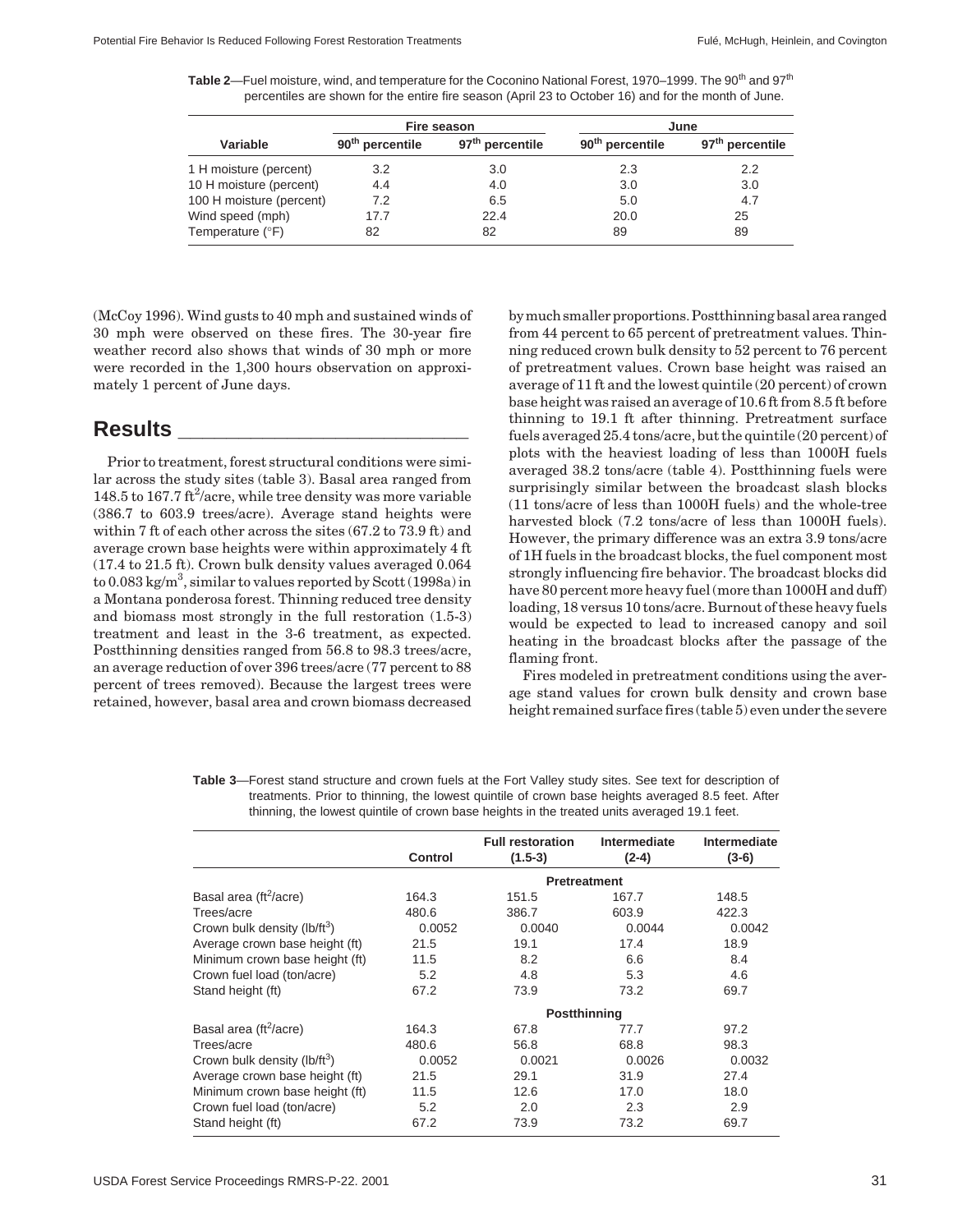| Table 4—Surface fuel characteristics. Fuels were measured on the study sites except for the "hypothetical posttreatment fuels" (see text). |  |  |  |
|--------------------------------------------------------------------------------------------------------------------------------------------|--|--|--|
|--------------------------------------------------------------------------------------------------------------------------------------------|--|--|--|

| <b>Description</b>                                                                   | 1 H | 10H | 100 H    | Live  | <b>SAV</b> | <b>SAVLive</b>    | Depth | Moist. Ext. | Heat          | 1000 HS* | 1000 HR*   | Duff <sup>*</sup> |
|--------------------------------------------------------------------------------------|-----|-----|----------|-------|------------|-------------------|-------|-------------|---------------|----------|------------|-------------------|
|                                                                                      |     |     | ton/ac - | - - - | $- - -$    | $-1/ft - - - - -$ | ft    | percent     | <b>BTU/lb</b> |          | $ton$ ac - |                   |
| Pretreat average                                                                     | 2.9 | 0.8 | 2.3      | 0     | 2500       | 500               | 0.4   | 25          | 8000          | 5.9      | 4.8        | 8.7               |
| Pretreat top<br>20 percent                                                           | 4.3 | 1.7 | 5.9      | 0     | 2500       | 500               | 0.5   | 25          | 8000          | 11.3     | 4.8        | 10.2              |
| Postthinning<br>(broadcast slash)                                                    | 7.2 | 1.2 | 2.6      | 0     | 1500       | 500               | 1.0   | 15          | 8000          | 7.1      | 3.9        | 7.0               |
| Postthinning (whole-<br>tree harvest, piled<br>slash)                                | 3.3 | 1.2 | 2.7      | 0     | 1500       | 500               | 1.0   | 15          | 8000          | 2.2      | 0.8        | 7.0               |
| Hypothetical<br>posttreatment<br>fuels: grass and<br>understory, modified<br>FBFM 2) | 2.0 | 1.0 | 0.5      | 0.1   | 3000       | 1500              | 0.5   | 15          | 8000          | N/A      | N/A        | N/A               |

\* These variables are not included in fire behavior fuel models.

**Table 5—Fire behavior outputs using the average pretreatment fuel loads under the June 97<sup>th</sup> percentile** weather conditions with 97<sup>th</sup> percentile winds (top), 30-mph winds and lowest quintile crown base height (center), and posttreatment crown fuels with 30-mph winds and lowest posttreatment quintile crown base height (bottom). Foliar moisture content was held constant at 100 percent, wind reduction factor was 0.3, and slope was 7 percent (study site average) for all simulations.

|                                  | <b>Control</b>                                          | <b>Full restoration</b><br>$(1.5-3)$                                                                        | Intermediate<br>$(2-4)$ | Intermediate<br>$(3-6)$ |  |  |
|----------------------------------|---------------------------------------------------------|-------------------------------------------------------------------------------------------------------------|-------------------------|-------------------------|--|--|
|                                  | Pretreatment (June 97 <sup>th</sup> percentile weather) |                                                                                                             |                         |                         |  |  |
| Fire type                        | Surface                                                 | Surface                                                                                                     | Surface                 | Surface                 |  |  |
| Crown percent burned             | $\mathbf 0$                                             | $\mathbf 0$                                                                                                 | $\mathbf 0$             | $\mathbf 0$             |  |  |
| Rate of spread (ft/min)          | 28                                                      | 28                                                                                                          | 28                      | 28                      |  |  |
| Heat/area (BTU/ft <sup>2</sup> ) | 491                                                     | 491                                                                                                         | 491                     | 491                     |  |  |
| Flame length (ft)                | 5.4                                                     | 5.4                                                                                                         | 5.4                     | 5.4                     |  |  |
| <b>Crown fire outputs</b>        |                                                         |                                                                                                             |                         |                         |  |  |
| Torching index (mph)             | 54                                                      | 49                                                                                                          | 45                      | 48                      |  |  |
| Crowning index (mph)             | 28                                                      | 34                                                                                                          | 32                      | 33                      |  |  |
|                                  |                                                         | Pretreatment (June 97 <sup>th</sup> percentile weather, 30-mph<br>winds, lowest quintile crown base height) |                         |                         |  |  |
|                                  |                                                         |                                                                                                             |                         |                         |  |  |
| Fire type                        | Active                                                  | Passive                                                                                                     | Passive                 | Passive                 |  |  |
| Crown percent burned             | 100                                                     | 58                                                                                                          | 74                      | 65                      |  |  |
| Rate of spread (ft/min)          | 128                                                     | 90                                                                                                          | 105                     | 97                      |  |  |
| Heat/area (BTU/ft <sup>2</sup> ) | 2331                                                    | 1473                                                                                                        | 1876                    | 1569                    |  |  |
| Flame length (ft)                | 31.3                                                    | 20.2                                                                                                        | 25.2                    | 21.6                    |  |  |
| <b>Crown fire outputs</b>        |                                                         |                                                                                                             |                         |                         |  |  |
| Torching index (mph)             | 23                                                      | 23                                                                                                          | 23                      | 23                      |  |  |
| Crowning index (mph)             | 28                                                      | 34                                                                                                          | 32                      | 33                      |  |  |
|                                  |                                                         | Posttreatment (June 97 <sup>th</sup> percentile weather, 30-mph                                             |                         |                         |  |  |
|                                  |                                                         | winds, lowest quintile crown base height)                                                                   |                         |                         |  |  |
| Fire type                        | Active                                                  | Surface                                                                                                     | Surface                 | Surface                 |  |  |
| Crown fraction burned            | 100                                                     | $\Omega$                                                                                                    | $\Omega$                | $\mathbf 0$             |  |  |
| Rate of spread (ft/min)          | 128                                                     | 37                                                                                                          | 37                      | 37                      |  |  |
| Heat/area (BTU/ft <sup>2</sup> ) | 2331                                                    | 491                                                                                                         | 491                     | 491                     |  |  |
| Flame length (ft)                | 31.3                                                    | 6.2                                                                                                         | 6.2                     | 6.2                     |  |  |
| <b>Crown fire outputs</b>        |                                                         |                                                                                                             |                         |                         |  |  |
| Torching index (mph)             | 23                                                      | 49                                                                                                          | 49                      | 49                      |  |  |
| Crowning index (mph)             | 28                                                      | 55                                                                                                          | 47                      | 40                      |  |  |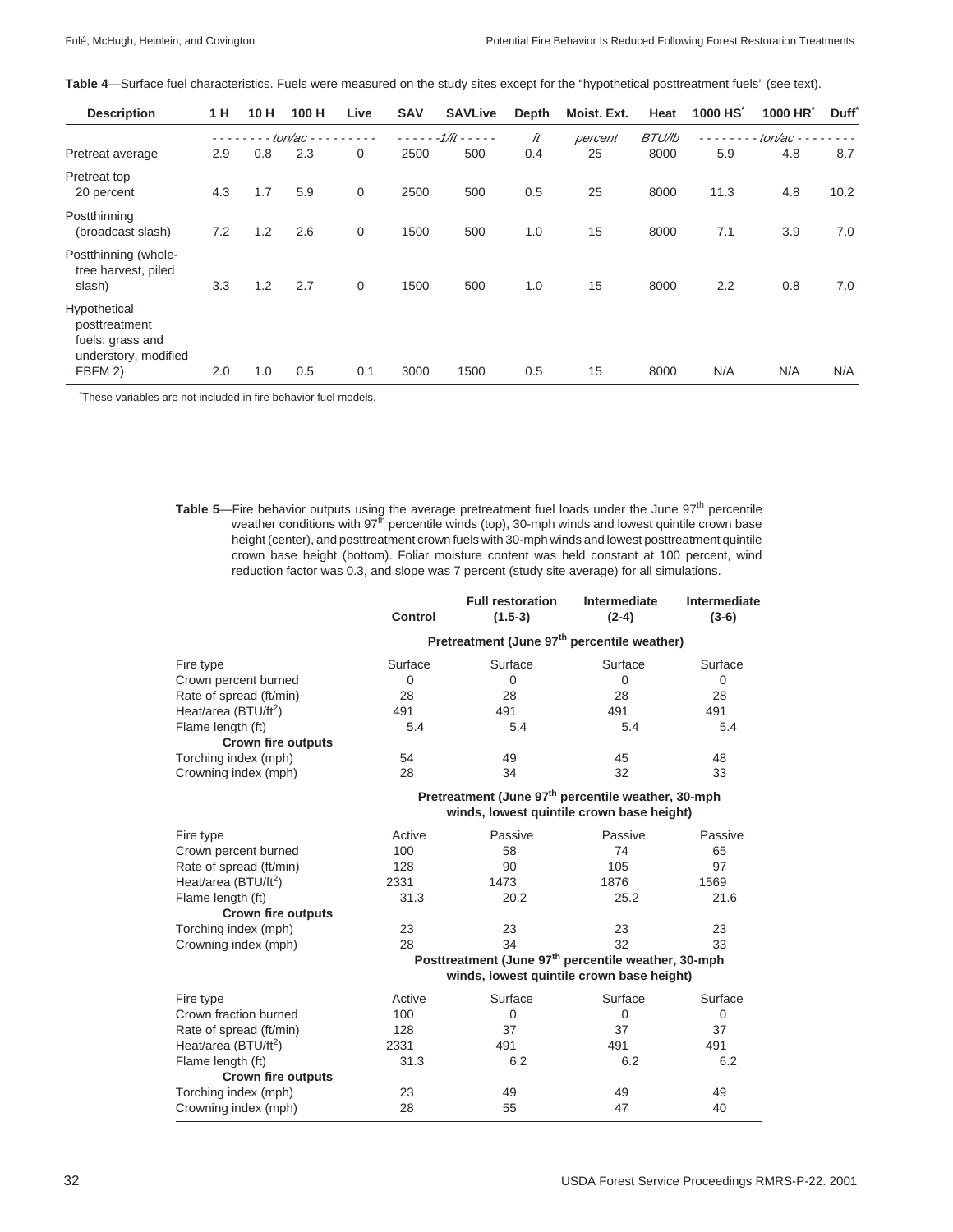fire weather conditions represented by the June  $97^{\rm th}$  percentile (table 2). Fire behavior outputs were virtually identical across treatments prior to treatment, with only slight differences in the torching index (an estimate of the windspeed required to initiate tree torching or "passive" crown fire behavior) and the crowning index (an estimate of the windspeed required to support "active" fire spreading through the crown). The minor fluctuations in these two indices reflected the small differences in crown base height (important for the transition from surface fire to torching) and canopy bulk density (important for sustaining active crownfire). The torching index showed that a wind of at least 45 mph would have been needed to cause passive crownfire. If fire were already in the crown or entered from outside the stand, a windspeed of 28–34 mph would have sufficed to sustain active canopy burning. However, both indices were above the modeled 25 mph windspeed.

The simulated flame lengths, 5.4 ft, would have precluded direct attack by firefighters but mechanized equipment or indirect attack would have a high likelihood of successful suppression (Pyne and others 1996). The fact that modeled fires were amenable to suppression even under severe wildfire conditions is an accurate reflection of reality: the overwhelming majority of wildfires on the Coconino are contained below 10 acres (99.6 percent, fire records 1970–1999).

With 30 mph winds and/or the lowest quintile of crown base height, however, crownfire was simulated in the pretreatment sites. Keeping the crown base height at the average values but increasing wind to 30 mph led to conditional crownfire behavior (crownfire won't start, but could be sustained if it entered from outside the stand) in the stand with the highest crown bulk density. Lowering the crown base height to 8.5 ft, the average of the lowest pretreatment quintile, caused active or passive crownfire in all the sites at both the 25 and 30 mph windspeeds (table 5). Because 30 mph or higher wind gusts occur, and because at least one-fifth of the modeled forest is vulnerable to crownfire, these results may bridge the apparent contradiction between observed crownfire behavior and the unrealistically high windspeeds required for simulated crownfires using average stand characteristics.

Thinning treatments substantially reduced fire behavior under the same environmental circumstances. As shown in table 5, with the identical 30 mph wind and the lowest quintile of posttreatment crown base height, the simulated fire did not achieve any category of crown burning. All three treatments had the same torching index (49 mph) but the crowning index differed with canopy bulk density. The modeled 3-6 treatment could support conditional crownfire at windspeeds as low as 40 mph, while the modeled 1.5-3 treatment required 58 mph, 45 percent higher.

Although the comparison in table 4 shows a clear change in fire behavior due to the restoration treatments, the postthinning fuels are different than the pretreatment fuels. As the treatments progress, the slash fuels created by thinning are scheduled to be removed by prescribed burning. Mechanical means could also be used. But as long as these fuels remain in the stand, they present a threat of intense fire behavior. Active or passive fires crowned in all the simulated stands, including the treated sites, using either the broadcast or the whole-tree harvest slash fuel models in table 4. With standard fuel model 11, however, the control had active crownfire but the treated stands had only surface fires.

Fire behavior in future fuels, after removal of the slash, will probably be influenced by a higher herbaceous component. Under the hypothetical model presented in table 4, with 30 mph winds and the lowest quintile of crown base height, conditional crown fire was predicted for the control stands and surface fire for all the treated stands.

### **Discussion \_\_\_\_\_\_\_\_\_\_\_\_\_\_\_\_\_\_\_\_\_**

Model results should always be applied cautiously. Current models that link surface and crownfire behavior are highly sensitive to crown base height, windspeed (or wind reduction factor), fuel moisture, and surface fuel model variables (1H fuel loading, herbaceous fuels, surface-areato-volume ratio, fuel bed depth). We held slope constant at 7 percent (the average slope of the experimental blocks) but similar fuels on steeper slopes would exhibit higher fire intensity. There are a number of uncertainties in the models integrated in Nexus, reflecting the complexity of fire behavior (Scott 1998b). The actual numerical values used for model inputs produced realistic predictions but in some instances the differences between crown and surface fire behavior were separated by only a few miles/hr of windspeed (table 5). If wind gusts of higher speeds or higher surface fuel loadings were encountered, portions of the stands would be more likely to exhibit crownfire behavior. The behavior of real fires in these stands would be affected by roads, meadows, surrounding forest fuels, landscape topography, and suppression activities.

The purpose of the modeling analysis was not to accurately estimate the behavior of a real fire but rather to compare the treatment alternatives. All three thinning treatments tested by the Grand Canyon Forests Partnership substantially reduced the potential for passive and active crownfire. All the treatments increased crown base height to nearly 30 ft, making passive crownfire initiation difficult. However, the different thinning levels in the three treatments created differences in crown bulk density that were reflected in the potential for active crownfire. Prior to treatment, the crowning indices of all the stands were separated by only 6 mph (top section of table 5). After treatment (bottom of table 5), the crowning index ranged from 28 mph (control stands), 40 mph (3-6 treatment), 47 mph (2-4 treatment), to 55 mph (1.5-3 treatment). In relative terms, taking the control crowning index as unity, the 3-6 treatment required 43 percent more windspeed, the 2-4 treatment required 68 percent more windspeed, and the 1.5- 3 treatment required nearly double (96 percent) more windspeed, for active crownfire.

The restoration treatment is not complete when the thinning is finished. Slash fuels increase the fire hazard as long as they remain on the ground, so prompt treatment with prescribed fire or mechanical means is important. Over time, vegetation in the treated units will change as both herbaceous plants and trees respond to the thinning. The potential intensity of grass-fueled fires should not be underestimated. Stand basal area even in the full restoration stands remained high enough to limit predicted herbaceous production to approximately 200 lbs/acre. If herbaceous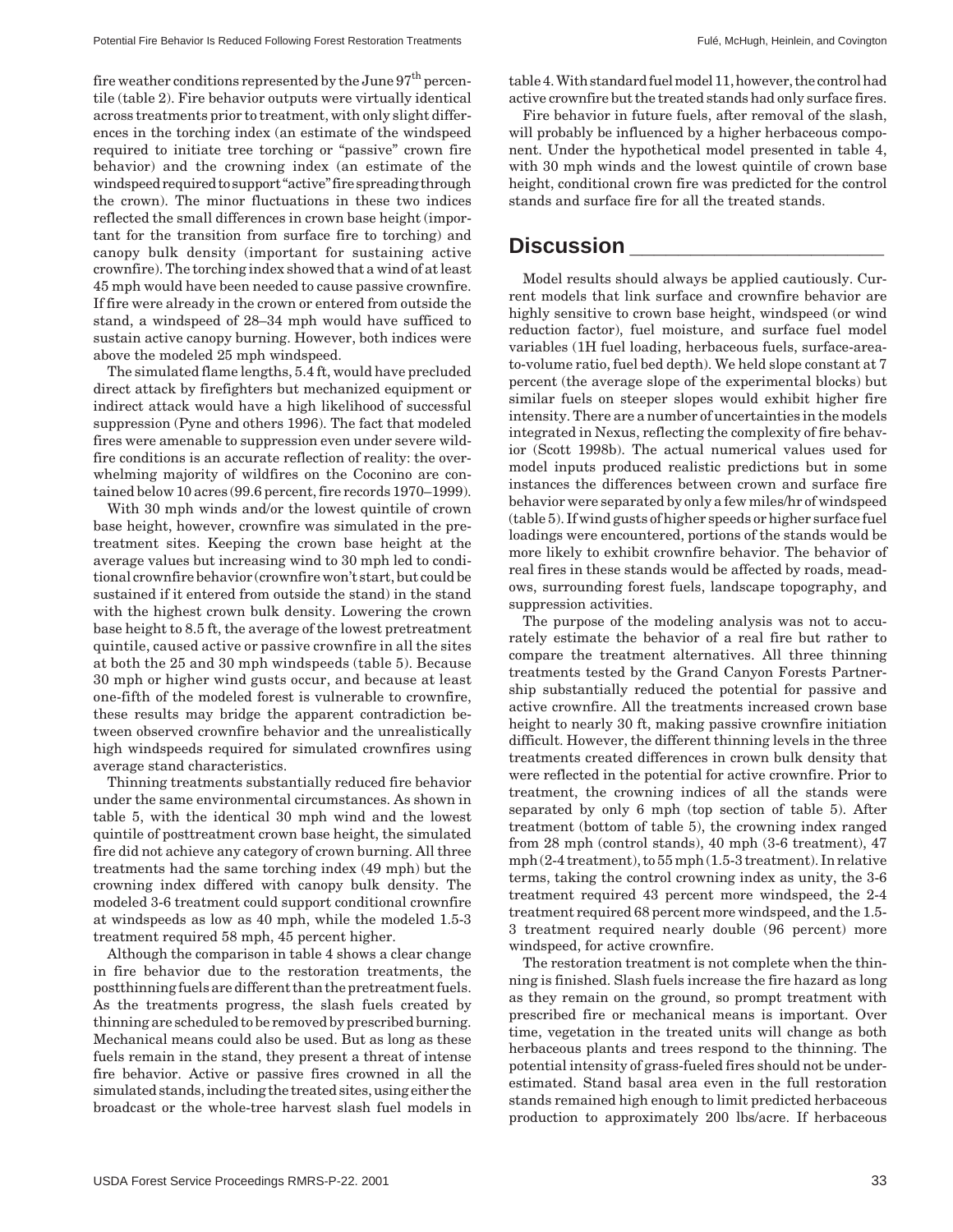production in the treated stands reached the 1,000 lbs/acre in the standard fire behavior fuel model 2, passive crownfire was predicted in the lowest crown base quintile for all treatments under severe weather conditions. However, grass fuels would be unlikely to have reached full productivity or to be fully cured in June. Even with a high fireline intensity, grass fires are of short duration with few heavy fuels and are more amenable to control than timber fires.

Strictly from a fire control perspective, therefore, a balance of relatively more trees and relatively less grass, such as the 2-4 or 3-6 treatments, might be useful in areas close to homes. On the other hand, future fire behavior will also be influenced by the growth of residual trees and new regeneration. Treatments with relatively high residual density might more rapidly grow back into a hazardous condition. Maintenance burning and/or further thinning can be used to regulate growth and keep the stands relatively crownfire-resistant. The failure to carry out these management activities would eventually eliminate the original treatment effects on fire behavior.

Potential fire behavior is an important consideration in the design of wildland/urban interface forest treatments, but it is not the only consideration. Fire hazard tradeoffs should be recognized and evaluated against many other forest values. In the present analysis, we have incorporated some of the variability in fuels and weather. A more complete analysis, however, could include spatial variability within stands and across landscapes, temporal variability (diurnal to seasonal change), successional change (years to centuries), and predicted changes in land use. In addition to modeling intensity and behavior of the flaming front, the effects of fuel burnout and smoke production should be considered. Many of the tools and components of such a comprehensive analysis are being rapidly improved.

## **Acknowledgements \_\_\_\_\_\_\_\_\_\_\_\_\_**

For assistance in this study, we thank J. Gerritsma, T. Randall-Parker, W. Thornton, and A. Farnsworth (Coconino National Forest), C. Edminster (USDA Forest Service, Rocky Mountain Research Station), B. Ack (Grand Canyon Trust), B. KenCairn, H.B. "Doc" Smith, J.P. Roccaforte, S. Sprecher, G. Verkamp, M. Stoddard, J. Springer, L. Labate, L. Machina, A. Waltz, R. Vance, and other students and staff (NAU, Ecological Restoration Institute). J. Scott, E. Reinhardt, and two anonymous reviewers provided helpful comments. This work was supported by a Joint Venture Research Agreement through the Rocky Mountain Research Station.

### **References \_\_\_\_\_\_\_\_\_\_\_\_\_\_\_\_\_\_\_\_\_**

- Agee, J.K., B. Bahro, M.A. Finney, P.N. Omi, D.B. Sapsis, C.N. Skinner, J.W. van Wagtendonk, and C.P. Weatherspoon. 2000. The use of shaded fuelbreaks in landscape fire management. Forest Ecology and Management 127:55–66.
- Anderson, H.E. 1982. Aids to determining fuel models for estimating fire behavior. USDA Forest Service General Technical Report INT-69, Intermountain Forest and Range Experiment Station, Ogden, UT.
- Andrews, P.L. 1986. BEHAVE: fire behaviour prediction and fuel modeling system—BURN subsystem, part 1. USDA Forest Service General Technical Report INT-194, Intermountain Forest and Range Experiment Station, Ogden, UT.
- Avery, C.C., F.R. Larson, and G.H. Schubert. 1976. Fifty-year records of virgin stand development in southwestern ponderosa pine. USDA Forest Service General Technical Report RM-22, Rocky Mountain Forest and Range Experiment Station, Fort Collins, CO.
- Bradshaw, L., and S. Brittain. 1999. FireFamily Plus. Software available from USDA Forest Service, Rocky Mountain Research Station, Missoula MT.
- Brown, J.K. 1974. Handbook for inventorying downed woody material. USDA Forest Service General Technical Report INT-16, Intermountain Forest and Range Experiment Station, Ogden, UT.
- Brown, H.E., M.B. Baker, Jr., J.J. Rogers, W.P. Clary, J.L. Kovner, F.R. Larson, C.C. Avery, and R.E. Campbell. 1977. Opportunities for increasing water yields and other multiple use values on ponderosa pine forest lands. USDA Forest Service Research Paper RM-129, Rocky Mountain Forest and Range Experiment Station, Fort Collins, CO.
- Cohen, J.D. 2000. Preventing disaster: home ignitability in the wildland-urban interface. Journal of Forestry 98(3):15–21.
- Cooper, C.F. 1960. Changes in vegetation, structure, and growth of southwestern pine forests since white settlement. Ecology 42:493–499.
- Covington, W.W., and M.M. Moore. 1994. Southwestern ponderosa forest structure and resource conditions: changes since Euro-American settlement. Journal of Forestry 92(1):39–47.
- Covington, W.W., R.L. Everett, R.W. Steele, L.I. Irwin, T.A. Daer, and A.N.D. Auclair. 1994. Historical and anticipated changes in forest ecosystems of the Inland West of the United States. Journal of Sustainable Forestry 2:13–63.
- Covington, W.W., P.Z. Fulé, M.M. Moore, S.C. Hart, T.E. Kolb, J.N. Mast, S.S. Sackett, and M.R. Wagner. 1997. Restoration of ecosystem health in southwestern ponderosa pine forests. Journal of Forestry 95(4):23–29.
- Dieterich, J.H. 1980. Chimney Spring forest fire history. USDA Forest Service Research Paper RM-220, Rocky Mountain Forest and Range Experiment Station, Fort Collins, CO.
- Finney, M.A. 1998. FARSITE: Fire area simulator—model development and evaulation. USDA Forest Service Research Paper RMRS-RP-4, Rocky Mountain Research Station, Ogden, UT.
- Ffolliott, P.F, W.P. Clary, and M.B. Baker, Jr. 1976. Characteristics of the forest floor on sandstone and alluvial soils in Arizona's ponderosa pine type. USDA Forest Service Research Note RM-308, Rocky Mountain Forest and Range Experiment Station, Fort Collins, CO.
- Fulé, P.Z., M.M. Moore, and W.W. Covington. 1997. Determining reference conditions for ecosystem management in southwestern ponderosa pine forests. Ecological Applications 7(3):895–908.
- GCFP [Grand Canyon Forests Partnership]. 1998. A guide to the Grand Canyon Forests Partnership. Unpublished document on file at Grand Canyon Trust, Flagstaff, AZ.
- Graham, R.T., A.E. Harvey, T.B. Jain, and J.R. Tonn. 1999. The effects of thinning and similar stand treatments on fire behavior in western forests. USDA Forest Service General Technical Report PNW-GTR-463, Pacific Northwest Research Station, Portland, OR.
- Kalabokidis, K.D., and P.N. Omi. 1998. Reduction of fire hazard through thinning/residue disposal in the urban interface. International Journal of Wildland Fire 8(1):29–35.
- Kolb, T.E., M.R. Wagner, and W.W. Covington. 1994. Concepts of forest health. Journal of Forestry 92:10–15.
- Larson, D. and R. Mirth. 1998. Potential for using small-diameter ponderosa pine: a wood fiber projection. Forest Products Journal  $48(6)$ :
- Mast, J.N., P.Z. Fulé, M.M. Moore, W.W. Covington, and A. Waltz. 1999. Restoration of presettlement age structure of an Arizona ponderosa pine forest. Ecological Applications 9(1):228–239.
- McCoy, L. 1996. Fire behavior notes, Horseshoe and Hochderffer fire. Unpublished report on file at Mormon Lake Ranger District, Coconino National Forest, Flagstaff, AZ.
- Pyne, S.J., P.L. Andrews, and R.D. Laven. 1996. Introduction to Wildland Fire, second edition. John Wiley & Sons, New York.
- Rothermel, R.C. 1972. A mathematical model for predicting fire spread in wildland fuels. USDA Forest Service Research Paper INT-115, Intermountain Forest and Range Experiment Station, Ogden, UT.